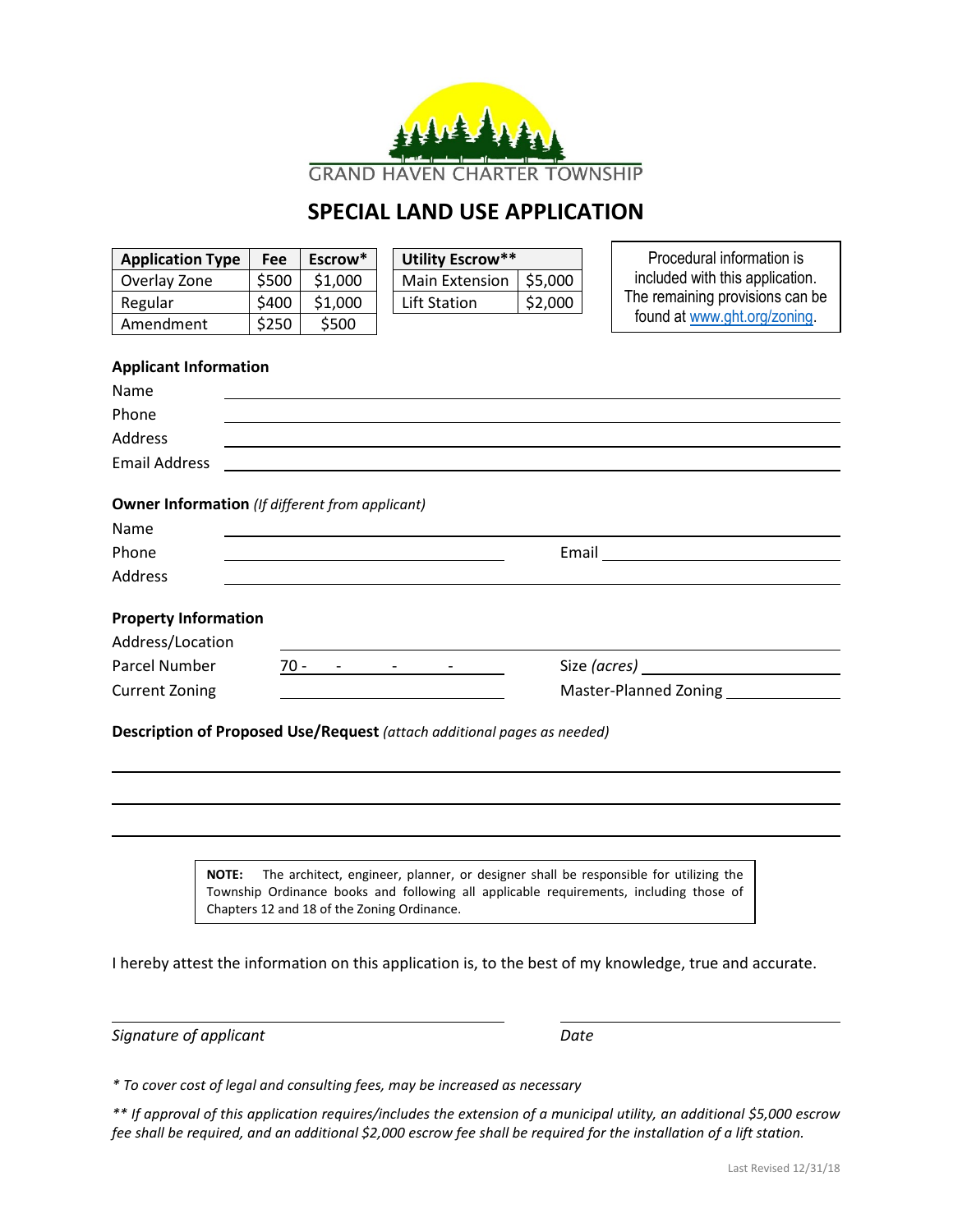| For Office Use Only                                 |                                                         |  |  |  |  |  |  |  |
|-----------------------------------------------------|---------------------------------------------------------|--|--|--|--|--|--|--|
|                                                     |                                                         |  |  |  |  |  |  |  |
| <b>Materials Received:</b>                          | Site Plans                                              |  |  |  |  |  |  |  |
|                                                     | Survey ________________                                 |  |  |  |  |  |  |  |
|                                                     | Dated copy of approved minutes sent to applicant?       |  |  |  |  |  |  |  |
|                                                     | PLANNING COMMISSION USE ONLY                            |  |  |  |  |  |  |  |
| <b>Approval</b>                                     |                                                         |  |  |  |  |  |  |  |
| <b>Tabled</b>                                       |                                                         |  |  |  |  |  |  |  |
| <b>Denied</b>                                       |                                                         |  |  |  |  |  |  |  |
| <b>Conditional Approval</b>                         | <u> 1989 - Johann Barbara, martin amerikan basal da</u> |  |  |  |  |  |  |  |
| The following conditions shall be met for approval: |                                                         |  |  |  |  |  |  |  |
|                                                     |                                                         |  |  |  |  |  |  |  |
|                                                     |                                                         |  |  |  |  |  |  |  |
|                                                     |                                                         |  |  |  |  |  |  |  |
|                                                     |                                                         |  |  |  |  |  |  |  |
|                                                     |                                                         |  |  |  |  |  |  |  |
|                                                     |                                                         |  |  |  |  |  |  |  |
|                                                     |                                                         |  |  |  |  |  |  |  |
|                                                     |                                                         |  |  |  |  |  |  |  |
|                                                     |                                                         |  |  |  |  |  |  |  |
|                                                     |                                                         |  |  |  |  |  |  |  |

*Signature of Planning Commission Chair Date*